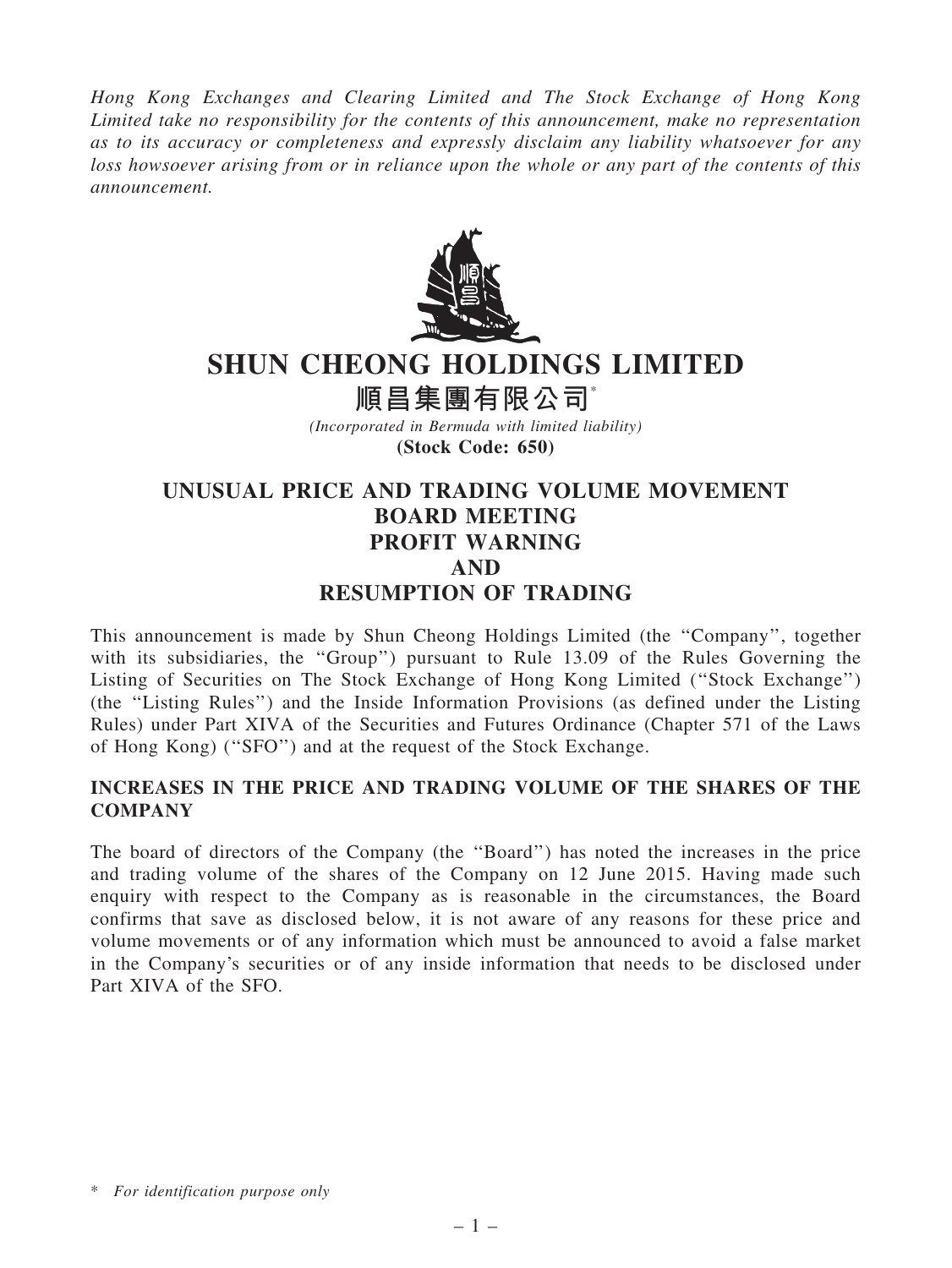#### SUPPLEMENTAL INFORMATION ON THE NOTIFICATION OF BOARD **MEETING**

As set out in the announcement of the Company dated 9 June 2015, a meeting of the Board (the ''Board Meeting'') will be held for the purposes of, among other matters, considering and approving the final results of the Company and its subsidiaries for the year ended 31 March 2015, and considering the payment of a final dividend, if any.

Referring to the announcement dated on 8 June 2015 (the ''Announcement''), the Major Shareholder, the Company and the Potential Investor are in current discussions and negotiations in respect of the Possible Transactions, which include the Possible Transfer, the Possible Takeover Offer, the Possible Disposal Arrangements, the Possible Subscription, the Possible CN Subscription and the Possible Acquisition as defined in the Announcement.

The Board hereby announces that in the Board Meeting scheduled on 20 June 2015, the Board will also consider, and if appropriate, make decision in relation to the Possible Transactions as defined and detailed in the Announcement and the transactions contemplated thereunder.

#### PROFIT WARNING

The Board also wishes to inform the shareholders of the Company (the ''Shareholders'') and potential investors that, based on the preliminary assessment of the unaudited management accounts of the Group, the Group is expected to record a loss for the year ended 31 March 2015. The expected loss is primarily attributable to (i) unrealized losses of convertible bonds at fair value through profit or loss and (ii) an assets impairment for property, plant and equipment of the Group.

## TAKEOVERS CODE IMPLICATION

The Board refers to the Announcement regarding, among other things, the Possible Takeover Offer and the Possible Transactions (as defined in the Announcement). For the purposes of Rule 10 of The Code on Takeovers and Mergers of Hong Kong (the ''Takeovers Code''), the above profit warning statement is regarded as a profit forecast and should be reported on by the Company's financial adviser and auditors in accordance with the related requirements under the Takeovers Code. Given the time constraint of issuing this announcement, it is practically difficult for the Company to strictly comply with the said reporting requirements prior to the issue of this announcement. The Board would like to remind the Company's shareholders and potential investors that the profit warning statement made in this announcement does not meet the standard required by Rule 10 of the Takeovers Code and that the Company's shareholders and potential investors should exercise caution in placing reliance on such profit warning statement. The Company will comply with the reporting requirements and set out the reports from its financial adviser and auditors in the next document to be sent to the Company's shareholders regarding the Possible Transactions (if proceed) if by such time the audited results of the Company for the year ended 31 March 2015 have not been published.